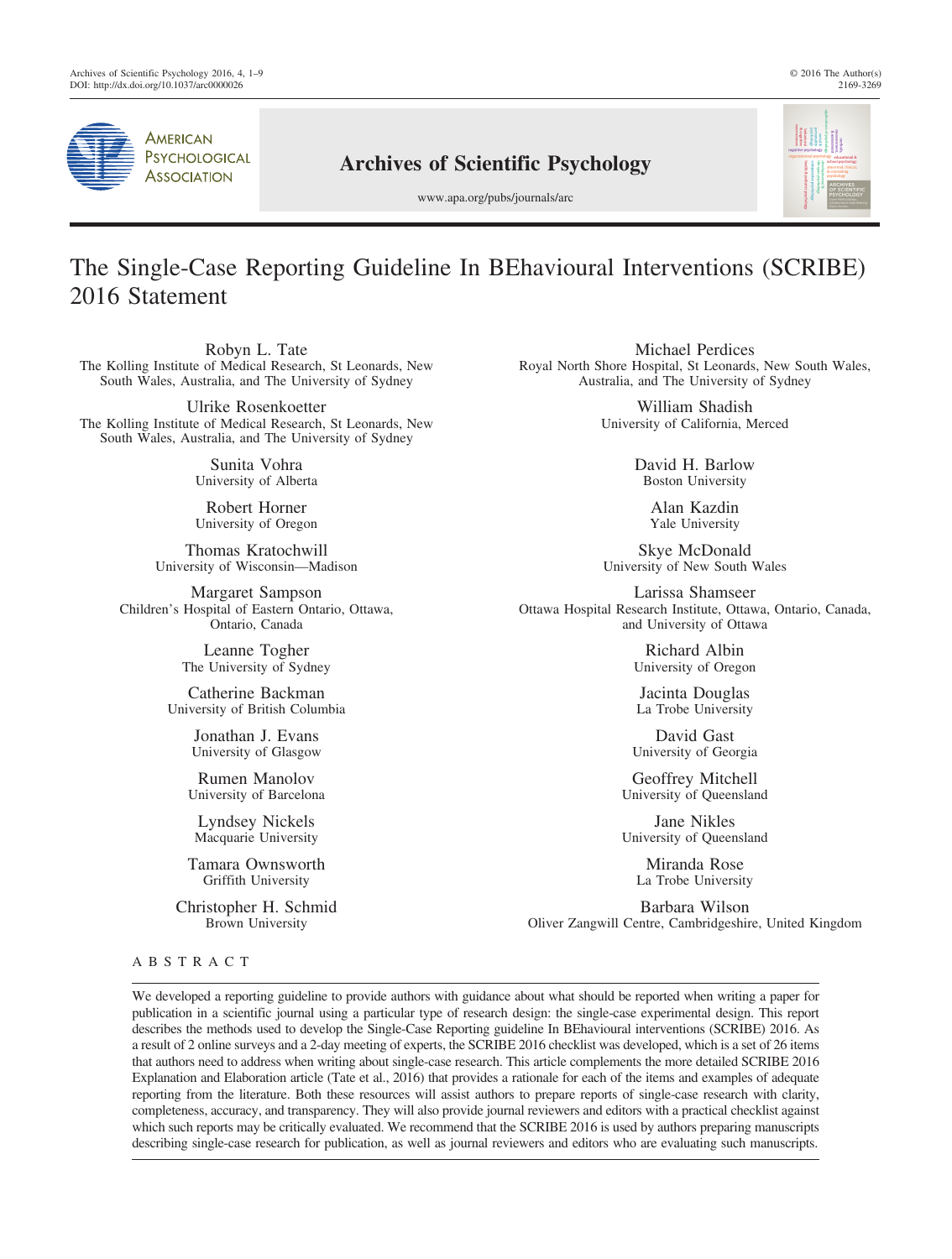# SCIENTIFIC ABSTRACT

Reporting guidelines, such as the Consolidated Standards of Reporting Trials (CONSORT) Statement, improve the reporting of research in the medical literature [\(Turner et al., 2012\)](#page-8-1). Many such guidelines exist and the CONSORT Extension to Nonpharmacological Trials [\(Boutron et al., 2008\)](#page-8-2) provides suitable guidance for reporting betweengroups intervention studies in the behavioral sciences. The CONSORT Extension for *N*-of-1 Trials (CENT 2015) was developed for multiple crossover trials with single individuals in the medical sciences [\(Shamseer et al., 2015;](#page-8-3) [Vohra](#page-8-4) [et al., 2015\)](#page-8-4), but there is no reporting guideline in the CONSORT tradition for single-case research used in the behavioral sciences. We developed the Single-Case Reporting guideline In BEhavioural interventions (SCRIBE) 2016 to meet this need. This Statement article describes the methodology of the development of the SCRIBE 2016, along with the outcome of 2 Delphi surveys and a consensus meeting of experts. We present the resulting 26-item SCRIBE 2016 checklist. The article complements the more detailed SCRIBE 2016 Explanation and Elaboration article [\(Tate](#page-8-0) [et al., 2016\)](#page-8-0) that provides a rationale for each of the items and examples of adequate reporting from the literature. Both these resources will assist authors to prepare reports of single-case research with clarity, completeness, accuracy, and transparency. They will also provide journal reviewers and editors with a practical checklist against which such reports may be critically evaluated.

*Keywords:* single-case design, methodology, reporting guidelines, publication standards

*Supplemental materials:* http://dx.doi.org[/10.1037/arc0000026.supp](http://dx.doi.org/10.1037/arc0000026.supp)

University courses generally prepare students of the behavioral sciences very well for research using parallel, between-groups designs. By contrast, single-case methodology is "rarely taught in undergraduate, graduate and postdoctoral training" [\(Kazdin, 2011,](#page-8-5) p. vii). Consequently, there is a risk that researchers conducting and publishing studies using single-case experimental designs (and journal reviewers of such studies) are not necessarily knowledgeable about single-case methodology nor well trained in using such designs in applied settings. This circumstance, in turn, impacts the conduct and report of single-case research. Even though single-case experimental intervention research has comparable frequency to betweengroups research in the aphasiology, education, psychology, and neurorehabilitation literature [\(Beeson & Robey, 2006;](#page-8-6) [Perdices & Tate,](#page-8-7) [2009;](#page-8-7) [Shadish & Sullivan, 2011\)](#page-8-8), evidence of inadequate and incomplete

The SCRIBE Group wishes to pay special tribute to our esteemed colleague Professor William Shadish (1949 –2016) who passed away on the eve of publication of this article. His contribution at all stages of the SCRIBE project was seminal.

Funding for the SCRIBE project was provided by the Lifetime Care and Support Authority of New South Wales, Australia. The funding body was not involved in the conduct, interpretation or writing of this work. We acknowledge the contribution of the responders to the Delphi surveys, as well as administrative assistance provided by Kali Godbee and Donna Wakim at the SCRIBE consensus meeting. Lyndsey Nickels was funded by an Australian Research Council Future Fellowship (FT120100102) and Australian Research Council Centre of Excellence in Cognition and Its Disorders (CE110001021). For further discussion on this topic, please visit the *Archives of Scientific Psychology* online public forum at [http://arcblog.apa.org.](http://arcblog.apa.org)

In order to encourage dissemination of the SCRIBE Statement, this article is freely accessible through *Archives of Scientific Psychology* and will also be published in the *American Journal of Occupational Therapy*, *Aphasiology*, *Canadian Journal of Occupational Therapy*, *Evidence-Based Communication Assessment and Intervention*, *Journal of Clinical Epidemiology*, *Journal of School Psychology*, *Neuropsychological Rehabilitation*, *Physical Therapy*, and *Remedial and Special Education*. The authors jointly hold the copyright for this article.

This work is licensed under a Creative Commons Attribution 3.0 Unported License [\(http://creativecommons.org/licenses/by/3.0/\)](http://creativecommons.org/licenses/by/3.0/), which allows anyone to download, reuse, reprint, modify, distribute, and/or copy this content, so long as the original authors and source are cited and the article's integrity is maintained. Copyright for this article is retained by the author(s). Author(s) grant(s) the American Psychological Association a license to publish the article and identify itself as the original publisher. No permission is required from the authors or the publisher.

Correspondence concerning this article should be addressed to Robyn L. Tate, John Walsh Centre for Rehabilitation Research, The Kolling Institute of Medical Research, Level 9, Royal North Shore Hospital, St Leonards, NSW 2065, Australia. E-mail: [robyn.tate@sydney.edu.au](mailto:robyn.tate@sydney.edu.au)

This article was published April 14, 2016.

Robyn L. Tate, John Walsh Centre for Rehabilitation Research, The Kolling Institute of Medical Research, St Leonards, New South Wales, Australia, and Sydney Medical School Northern, The University of Sydney; Michael Perdices, Department of Neurology, Royal North Shore Hospital, New South Wales, Australia, and Discipline of Psychiatry, The University of Sydney; Ulrike Rosenkoetter, John Walsh Centre for Rehabilitation Research, The Kolling Institute of Medical Research, and Sydney Medical School Northern, The University of Sydney; William Shadish, School of Social Sciences, Humanities and Arts, University of California, Merced; Sunita Vohra, Department of Pediatrics, University of Alberta; David H. Barlow, Center for Anxiety Related Disorders, Boston University; Robert Horner, Department of Special Education and Clinical Services, University of Oregon; Alan Kazdin, Department of Psychology, Yale University; Thomas Kratochwill, School of Educational Psychology, University of Wisconsin—Madison; Skye McDonald, School of Psychology, University of New South Wales; Margaret Sampson, Library and Media Services, Children's Hospital of Eastern Ontario, Ottawa, Ontario, Canada; Larissa Shamseer, Clinical Epidemiology Program, Ottawa Hospital Research Institute, Ottawa, Ontario, Canada, and School of Epidemiology, Public Health and Preventive Medicine, University of Ottawa; Leanne Togher, Discipline of Speech Pathology, The University of Sydney; Richard Albin, Department of Special Eduction and Clinical Services, University of Oregon; Catherine Backman, Department of Occupational Science and Occupational Therapy, University of British Columbia; Jacinta Douglas, Department of Communication and Clinical Allied Health, La Trobe University; Jonathan J. Evans, Institute of Health and Wellbeing, University of Glasgow; David Gast, Department of Special Education, University of Georgia; Rumen Manolov, Department of Behavioural Sciences Methods, University of Barcelona; Geoffrey Mitchell, Discipline of General Practice, University of Queensland; Lyndsey Nickels, Department of Cognitive Sciences, Macquarie University; Jane Nikles, Centre for Clinical Research, University of Queensland; Tamara Ownsworth, School of Applied Psychology, Griffith University; Miranda Rose, Communication and Clinical Allied Health, La Trobe University; Christopher H. Schmid, School of Public Health, Brown University; Barbara Wilson, Department of Neuropsychology, Oliver Zangwill Centre, Ely, Cambridgeshire, United Kingdom.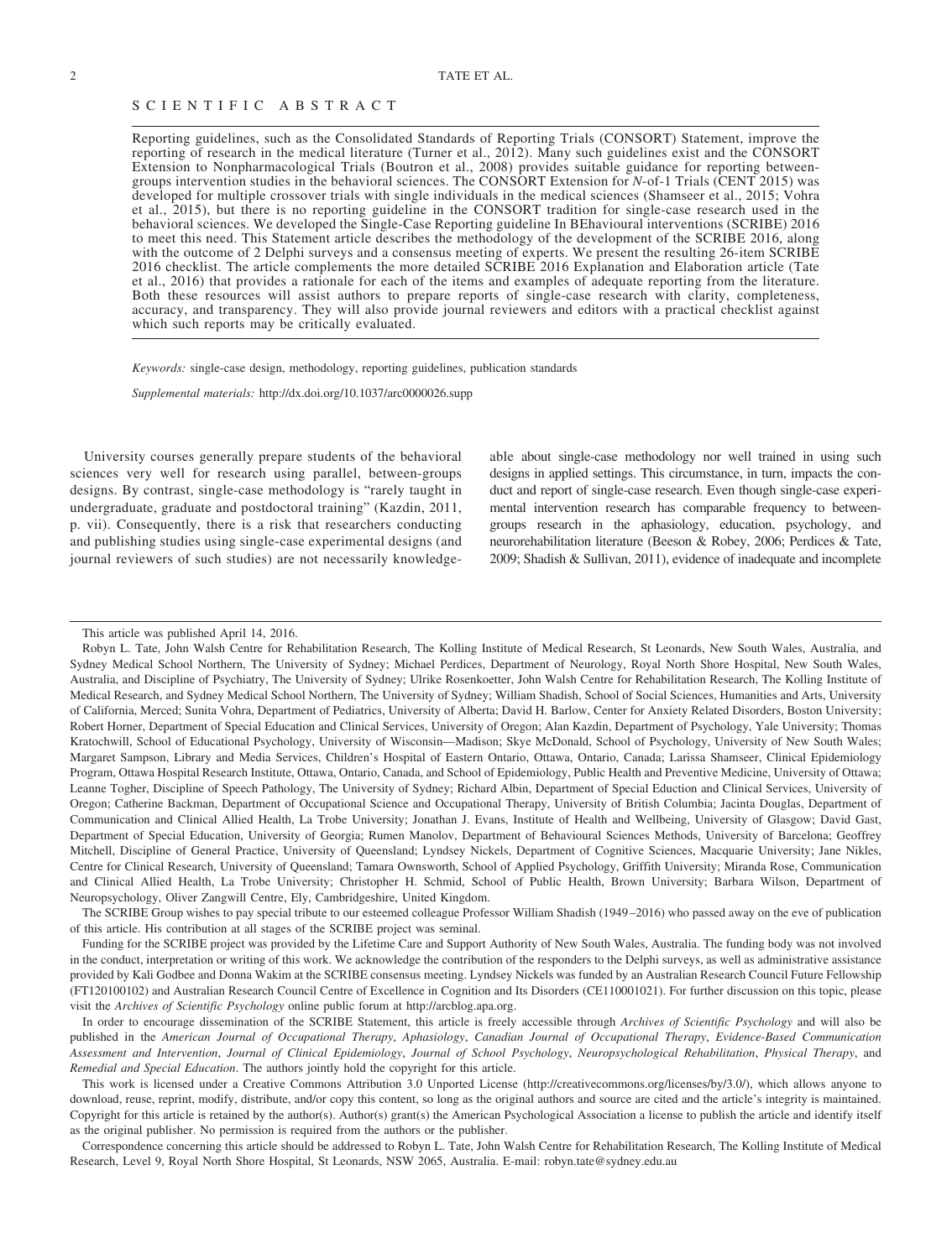

<span id="page-2-0"></span>*Figure 1.* Common designs in the literature using a single participant. Reproduced from the expanded manual for the Risk of Bias in *N*-of-1 Trials (RoBiNT) Scale [\(Tate et al., 2015\)](#page-8-3) with permission of the authors; an earlier version of the figure, taken from the original RoBiNT Scale manual [\(Tate et al., 2013a\)](#page-8-18) was also published in 2013 [\(Tate et al., 2013b\)](#page-8-16).

reporting is documented in multiple surveys of this literature in different populations [\(Barker et al., 2013;](#page-7-0) [Didden et al., 2006;](#page-8-9) [Maggin et al., 2011;](#page-8-10) [Smith, 2012;](#page-8-11) [Tate et al., 2014\)](#page-8-12).

To address these issues we developed a reporting guideline, entitled the Single-Case Reporting guideline In BEhavioural interventions (SCRIBE) 2016, to assist authors, journal reviewers and editors to improve the reporting of single-case research. This Statement provides the methodology and development of the SCRIBE 2016. The companion SCRIBE 2016 Explanation and Elaboration (E&E) article [\(Tate et al., 2016\)](#page-8-0) provides detailed background to and rationale for each of the 26 items in the SCRIBE checklist, along with examples of adequate reporting in the published literature.

The SCRIBE 2016 Statement is intended for use with the family of single-case experimental designs<sup>1</sup> used in the behavioral sciences. It applies to four prototypical designs (withdrawal/reversal, multiplebaseline, alternating-treatments, and changing-criterion designs), including combinations and variants of these designs, as well as adaptive designs. [Figure 1](#page-2-0) presents the common designs using a single case based on surveys in the literature (see, e.g., [Perdices & Tate, 2009;](#page-8-7) [Shadish & Sullivan, 2011\)](#page-8-8).

The figure mainly draws on the behavioral sciences literature, which includes a broad range of designs using a single participant. Only those designs above the solid horizontal line use single-case methodology (i.e., an intervention is systematically manipulated across multiple phases during each of which the dependent variable is measured repeatedly and, ideally, frequently). None of the designs below the solid horizontal line meets these criteria and they are not considered single-case experiments: The B-phase training study comprises only a single (intervention) phase; the so-called "pre–post" study does not take repeated measurements *during* the intervention phase; and the case description is a report, usually compiled retrospectively, that is purely descriptive without systematic manipulation of an intervention.

The A-B design, also labeled "phase change without reversal" [\(Shad](#page-8-8)[ish & Sullivan, 2011\)](#page-8-8), is widely regarded as the basic single-case design. It differs from the "pre–post" study in that measurement of the dependent variable occurs *during* the intervention (B) phase. In the Figure, we place the A-B design in an intermediate position between the nonexperimental single-case designs (below the solid horizontal line) and the four experimental designs above the dotted horizontal line because it has weak internal validity, there being no control for history or maturation, among other variables. As a result, it is regarded as a quasiexperimental design [\(Barlow et al., 2009\)](#page-7-1).

Designs above the dotted horizontal line are experimental in that the control of threats to internal validity is stronger than in the A-B design. Nonetheless, within each class of design the adequacy of such controls and whether or not the degree of experimental control meets design standards (see [Horner et al., 2005;](#page-8-13) [Kratochwill et al., 2013\)](#page-8-14) vary considerably (cf. A-B-A vs. A-B-A-B; multiple-baseline designs with two vs. three baselines/tiers). Consequently, reports of these designs in the literature have variable scientific quality and features of internal and external validity can be evaluated with scales measuring scientific robustness in single-case designs, such as described in [Maggin et al. \(2014\)](#page-8-15) and [Tate et al. \(2013b\).](#page-8-16)

The structure of the four prototypical experimental designs in [Figure 1](#page-2-0) differ significantly: The withdrawal/reversal design systematically applies and withdraws an intervention in a sequential manner, the multiple-baseline design systematically applies an intervention in a sequential manner that also has a staggered introduction across a particular parameter (e.g., participants, behaviors), the alternating/ simultaneous-treatments design compares multiple interventions in a concurrent manner by rapidly alternating the application of the interventions, and the changing-criterion design establishes a number of hierarchically based criterion levels that are implemented in a sequen-

 $1$  Single-case methodology is defined as the intensive and prospective study of the individual in which (a) the intervention/s is manipulated in an experimentally controlled manner across a series of discrete phases, and (b) measurement of the behavior targeted by the intervention is made repeatedly (and, ideally, frequently) throughout all phases. Professional guidelines call for the experimental effect to be demonstrated on at least three occasions by systematically manipulating the independent variable [\(Horner et al., 2005;](#page-8-13) [Kratoch](#page-8-17)[will et al., 2010,](#page-8-17) [2013\)](#page-8-14). This criterion helps control for the confounding effect of extraneous variables that may adversely affect internal validity (e.g., history, maturation) and allows a functional cause and effect relationship to be established between the independent and dependent variables.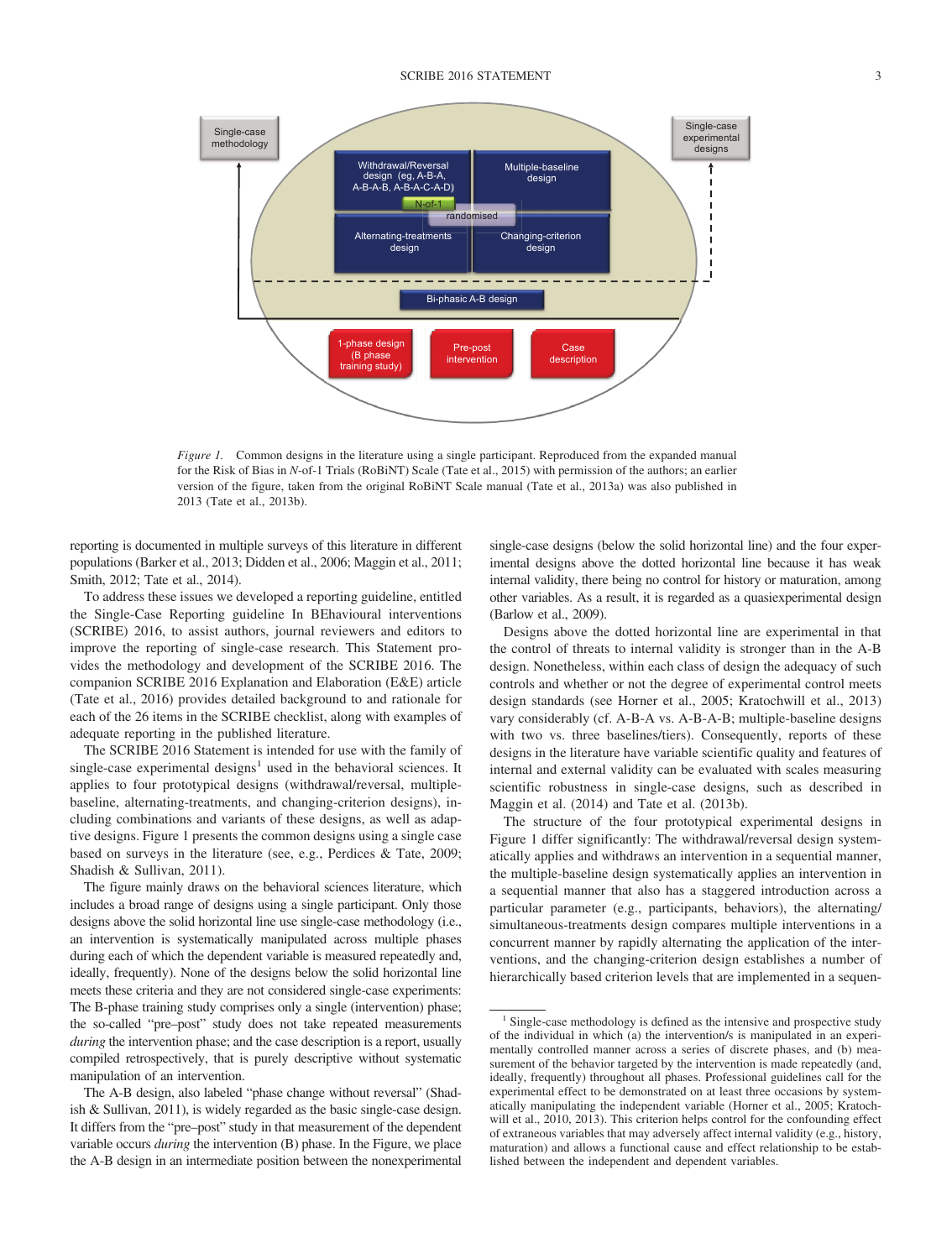tial manner. Each of the single-case experimental designs has the capacity to introduce randomization into the design (cf. the small gray rectangle within each of the designs in [Figure 1\)](#page-2-0), although in practice randomization in single-case research is not common.

The medical *N*-of-1 trial is depicted within the withdrawal/reversal paradigm of [Figure 1.](#page-2-0) The analogous reporting guide for the medical sciences, CONSORT Extension for *N*-of-1 Trials (CENT 2015; [Sham](#page-8-3)[seer et al., 2015;](#page-8-3) [Vohra et al., 2015\)](#page-8-4), is available for the reporting of medical *N*-of-1 trials. These trials consist of multiple cross-overs (described as challenge-withdrawal-challenge-withdrawal in Vohra et al.) in a single participant who serves as his or her own control, often incorporating randomization and blinding.

As with other reporting guidelines in the CONSORT tradition, the SCRIBE 2016 does not make recommendations about how to design, conduct or analyze data from single-case experiments. Rather, its primary purpose is to provide authors with a checklist of items that a consensus from experts identified as the minimum standard for facilitating comprehensive and transparent reporting. This checklist includes the specific aspects of the methodology to be reported and suggestions about how to report. Consequently, readers are provided with a clear, complete, accurate, and transparent account of the context, plan, implementation and outcomes of a study. Readers will then be in a position to critically evaluate the adequacy of the study, as well as to replicate and validate the research. Clinicians and researchers who want guidance on how to design, conduct and analyze data for single-case experiments should consult any of the many current textbooks and reports (e.g., [Barker et al.,](#page-7-2) [2011;](#page-7-2) [Barlow, Nock, & Hersen, 2009;](#page-7-1) [Gast & Ledford, 2014;](#page-8-19) [Horner et](#page-8-13) [al., 2005;](#page-8-13) [Kazdin, 2011;](#page-8-5) [Kennedy, 2005;](#page-8-20) [Kratochwill et al., 2013;](#page-8-14) [Kratochwill & Levin, 2014;](#page-8-21) [Morgan & Morgan, 2009;](#page-8-22) [Riley-Tilman &](#page-8-23) [Burns, 2009;](#page-8-23) [Vannest, Davis, & Parker, 2013\)](#page-8-24), as well as recent special issues of journals (e.g., *Journal of Behavioral Education* in 2012, *Remedial and Special Education* in 2013, the *Journal of School Psychology* and *Neuropsychological Rehabilitation* in 2014, *Aphasiology* in 2015) and methodological quality recommendations [\(Horner et al., 2005;](#page-8-13) [Kratochwill et al., 2013;](#page-8-14) [Maggin et al., 2014;](#page-8-15) [Smith, 2012;](#page-8-11) [Tate et al.,](#page-8-16) [2013b\)](#page-8-16).

#### **Initial Steps**

The impetus to develop the SCRIBE 2016 arose during the course of discussion at the CENT consensus meeting in May 2009 in Alberta, Canada (see [Shamseer et al., 2015;](#page-8-3) [Vohra et al., 2015\)](#page-8-4). The CENT initiative was devoted to developing a reporting guideline for a specific design and a specific discipline: *N*-of-1 trials in the medical sciences. At that meeting the need was identified for development of a separate reporting guideline for the broader family of single-case experimental designs as used in the behavioral sciences (see [Figure 1\)](#page-2-0).

A 13-member steering committee for the SCRIBE project was formed comprising a Sydney, Australia, executive (authors RLT, convenor, and SM, MP, LT, with UR appointed as project manager). An additional three members who had spearheaded the CENT initiative (CENT convenor, SV, along with MS and LS) were invited because of their experience and expertise in developing a CONSORTtype reporting guideline in a closely related field (*N*-of-1 trials). In order to ensure representation from experts in areas of single-case investigations in clinical psychology, special education and singlecase methodology and data analysis, another five experts were invited to the steering committee (authors DHB, RH, AK, TK, and WS). Of course, other content experts exist who would have been eligible for the steering committee, but a guiding consideration was to keep the number of members to a reasonable size so that the project was manageable. In the early stages of the project, steering committee

members were instrumental in item development and refinement for the Delphi survey.

The methodology used to develop the SCRIBE 2016 followed the procedures outlined by [Moher et al. \(2010\).](#page-8-25) At the time of project commencement, the literature on evidence of bias in reporting singlecase research was very limited and it has only recently started to emerge. Members of the steering committee, however, were already knowledgeable about the quality of the existing single-case literature, which had prompted independent work in the United States (specifically in compiling competency standards of design and evidence; [Hitchcock et al., 2014;](#page-8-26) [Horner et al., 2005;](#page-8-13) [Kratochwill et al., 2010,](#page-8-17) [2013\)](#page-8-14) and Australia (in developing an instrument to evaluate the scientific quality of single-case experiments; [Tate et al., 2008,](#page-8-27) [2013b\)](#page-8-16). No reporting guideline, in the CONSORT tradition, emerged from literature review.

Since commencement of the SCRIBE project, a reporting guide for single-case experimental designs was published by [Wolery, Dunlap,](#page-8-28) [and Ledford \(2011\).](#page-8-28) That guide was not developed following the same series of steps as in previously developed reporting guidelines such as those of the CONSORT family (see [Moher et al., 2011\)](#page-8-29) and is not as comprehensive as the CONSORT-type guidelines on which the current project is based, covering about half of the items in the SCRIBE 2016. Nevertheless, the convergence between the recommendations of Wolery and colleagues regarding the need to report on features such as inclusion and exclusion criteria for participants, design rationale, operational definitions of the target behavior versus the corresponding items presented in the SCRIBE 2016 is noteworthy and adds validity to the SCRIBE 2016. Funding for the SCRIBE project was obtained from the Lifetime Care and Support Authority of New South Wales, Australia. The funds were used to employ the project manager, set up and develop a web-based survey, hold a consensus meeting, and sponsor participants to attend the consensus meeting.

### **Premeeting Activities**

## **Methodology of the Delphi Process**

The Delphi technique is a group decision-making tool and consensus procedure that is well suited to establishing expert consensus on a given set of items [\(Brewer, 2007\)](#page-8-30). The nature of the process allows for it to be conducted online, and responses can be given anonymously. The Delphi procedure consists of several steps, beginning with the identification, selection, and invitation of a panel of experts in the pertinent field to participate in the consensus process. Subsequently, the items are distributed to experts who rate the importance of each topic contained in the items. As we did for the present project, a Likert scale is often used, ranging from 1 to 10, whereby 1 indicates *very low importance* and 10 *very high importance*. All expert feedback is then collated and reported back to the panel, including the mean, standard deviation, and median for each item, a graph indicating the distribution of responses, as well as any comments made by other experts to inform further decision-making. When high consensus is achieved, which may take several rounds, the Delphi exercise is completed. [Von](#page-8-31) [der Gracht \(2012\)](#page-8-31) reviews a number of methods to determine consensus for the Delphi procedure. Methods include using the interquartile range (IQR), with consensus operationalized as no more than 2 units on a 10-unit scale.

### **The SCRIBE Delphi Procedure**

A set of potential items was drawn up by the SCRIBE steering committee for the Delphi survey. The items initially came from two sources available at the time: (a) those identified in a systematic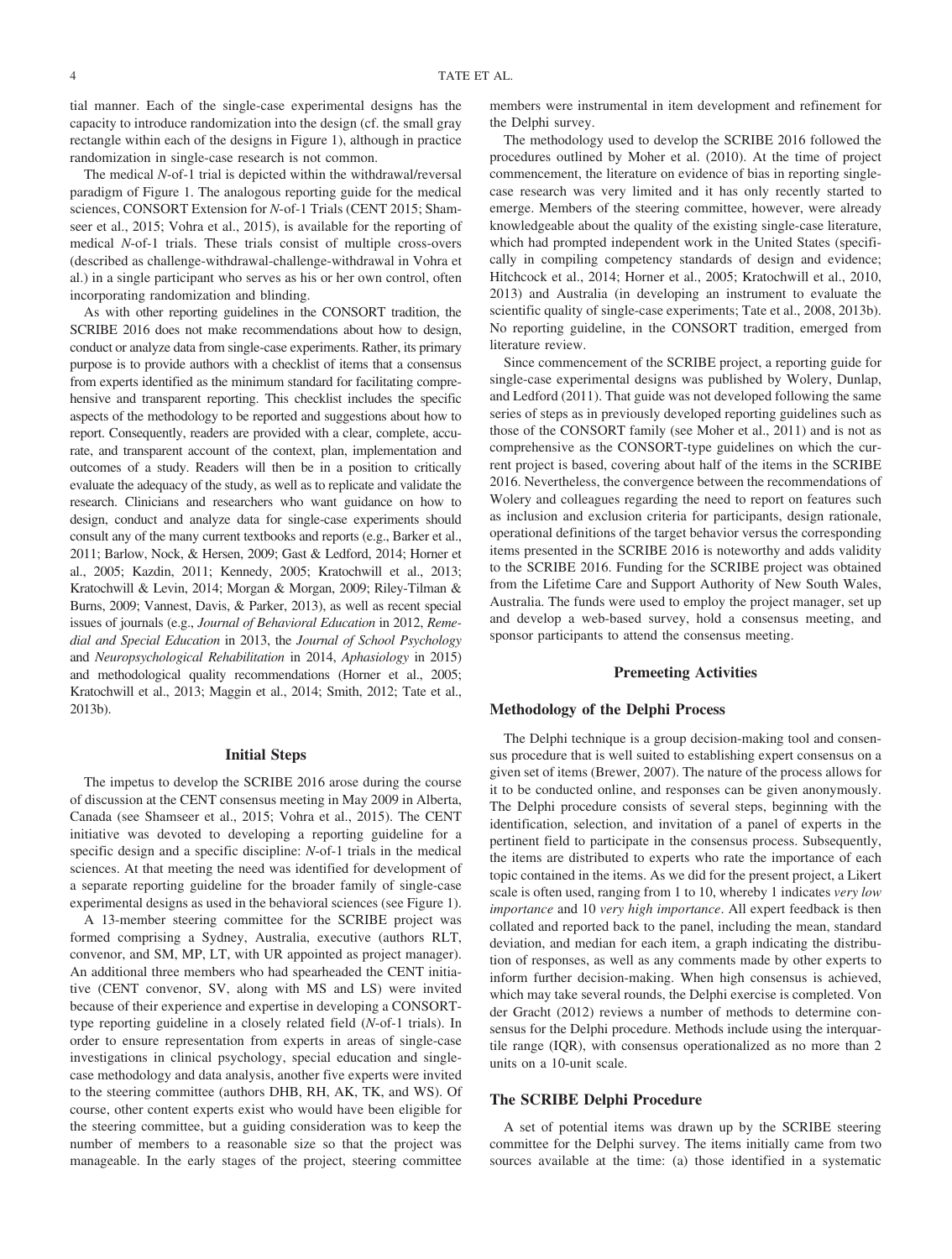review previously conducted by the CENT group [\(Punja et al., in](#page-8-32) [press\)](#page-8-32), and subsequently refined during the CENT consensus meeting process, and (b) items used to develop the Single-Case Experimental Design Scale published by the Sydney-based members as part of an independent project [\(Tate et al., 2008\)](#page-8-27). Steering committee members suggested additional items, as well as rephrasing of existing items. We formatted the resulting 44 initial items for distribution in the Delphi exercise, using an online survey tool, SurveyMonkey.

Two rounds of a Delphi survey were conducted in April and September 2011. [Figure 2](#page-4-0) provides a flow diagram of the Delphi survey participants. In total, we identified 131 experts worldwide as potential Delphi panel members (128 for the initial round and an additional three participants were added at Round 2) based on their track record of published work in the field of single-case research (either methodologically or empirically based) and/or reporting guideline development. We used several strategies to identify suitable respondents. The Sydney executive drew up lists of authors who published single-case experimental designs in the behavioral sciences, by consulting reference lists of books and journal articles and our PsycBITE database [\(www.psycbite.com\)](http://www.psycbite.com). We examined the quality of authors' work, as described in their reports, using our methodological quality scale [\(Tate et al., 2008\)](#page-8-27), and invited authors of scientifically sound reports. In addition, we conducted Google searches of editorial board members of journals that were known to publish single-case reports, as well as the authors publishing in such journals and evaluated the quality of their work. Finally, steering committee members made recommendations of suitable authors. This group of 131 invitees represents a sample of all world experts. We distributed invitations by e-mail for ease of communication and speed of contact. An "opt-in" consent arrangement was used and thus consent to participate required the invitee's active response. Of the pool of 128 invitations for Round 1, 54 did not respond to the invitation (we sent one reminder e-mail), eight did respond but declined (mainly on the grounds of not having sufficient time), and four e-mail addresses were undeliverable. The remaining 62

responders who consented to participate in Round 1 were sent the survey link.

In Round 1, 53 of 62 consenting experts responded within the 2-week time frame of the survey, with 50 providing a complete data set of responses to the original set of 44 items. Results were entered into a database. Importance ratings of the items were uniformly high, with no item receiving a group median rating <7/10. The items thus remained unrevised for Round 2, which was conducted to elicit additional comment on the items. These decision-making criteria are compatible with that used in the development of the CENT 2015, which excluded items with mean importance ratings <5/10 [\(Vohra et al., 2015\)](#page-8-4).

For Round 2, the survey link was sent to 59 of the original 62 consenting participants to Round 1 (the three participants who consented but did not complete Round 1 did not provide reasons for their early discontinuance and were not recontacted), and an additional three experts recommended by steering committee members. Graphed results were provided to respondents, along with anonymous comments on the items from the other panel members. A complete data set of responses for Round 2 was collected from 45 participants. Again, the ratings of importance for each item were mostly very high, all items having median importance ratings of at least 8/10, but the range of responses decreased. According to the criteria of [von der Gracht \(2012\)](#page-8-31) consensus was achieved for 82% of items (36/44) which had IQRs of 2 or less on the 10-point scale. The remaining eight items had IQRs from 2.25 to 4 and were discussed in detail at the consensus meeting.

As depicted in [Figure 2,](#page-4-0) across the two rounds of the Delphi exercise 65/131 invited experts consented to participate (62 participants in Round 1 and an additional three participants in Round 2). Forty participants provided a complete data set of responses to both Round 1 and Round 2, representing a 62% response rate (40/65). The 40 responders represented 31% of the total of 131 experts invited to participate in the survey.



<span id="page-4-0"></span>*Figure 2.* Flow diagram of the Delphi surveys.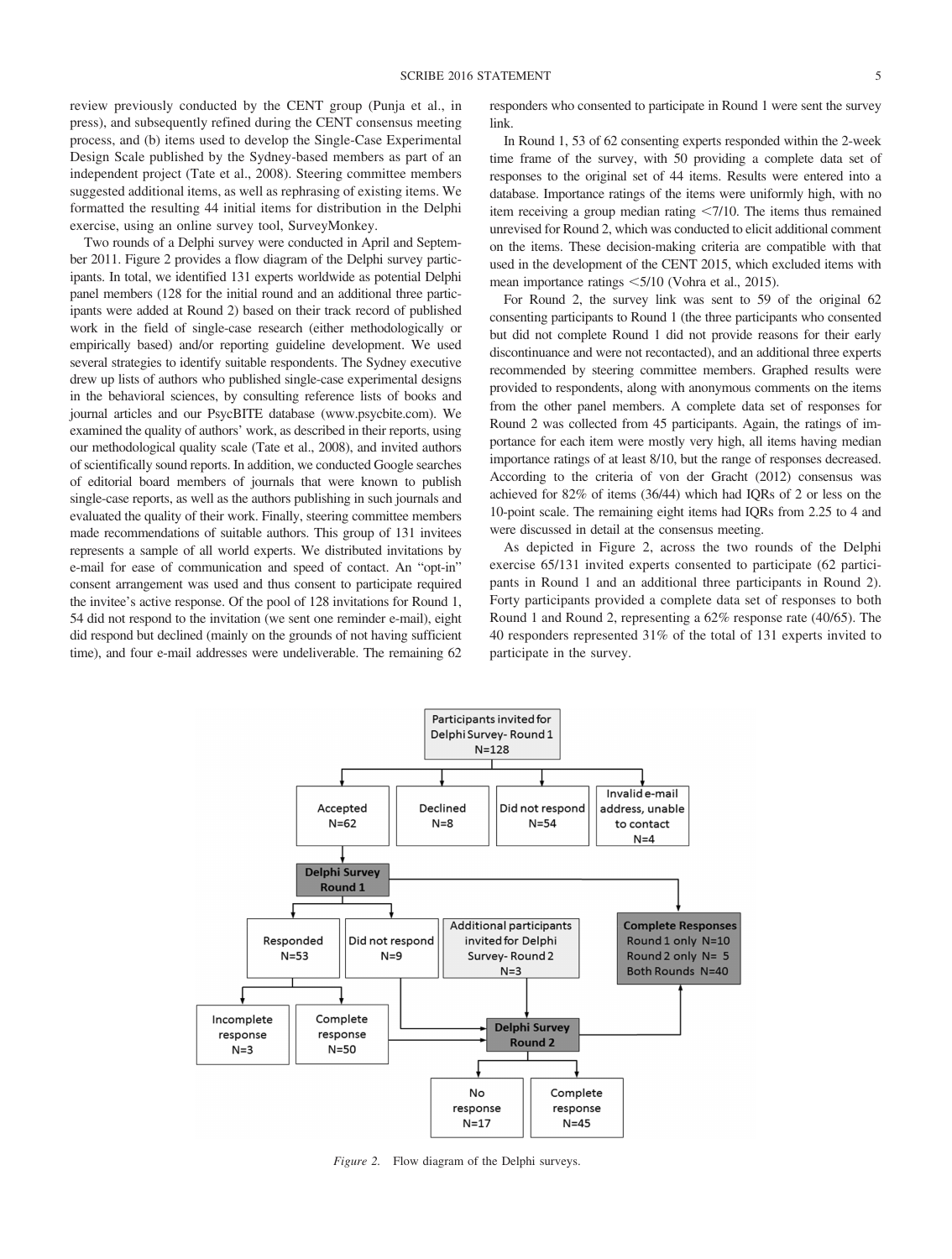## **Consensus Meeting**

Sixteen world experts in single-case methodology and reporting guideline development attended a 2-day consensus meeting, along with the Sydney executive and two research staff. Representation included clinical-research content experts in clinical and neuropsychology, educational psychology and special education, medicine, occupational therapy, and speech pathology; as well as single-case methodologists and statisticians; journal editors and a medical librarian; and guideline developers. Delegates met in Sydney on December 8 and 9, 2011. Each participant received a folder which contained reference material pertinent to the SCRIBE project, and results from both rounds of the Delphi survey. Each of the Delphi items contained a graph of the distribution of scores, the mean and median scores of each round of the survey, along with the delegate's own scores when s/he completed the Delphi surveys.

The meeting commenced with a series of brief presentations from steering committee members on the topics of reporting guideline development, single-case methods and terminology, evolution of the SCRIBE project, and description of the CENT. Results of the Delphi survey were then presented. Delegates had their folder of materials to consult and a PowerPoint presentation that projected onto a screen to facilitate discussion. A primary aim of the consensus meeting was to develop the final set of items for the SCRIBE checklist. The final stages of the meeting discussed the documents to be published, authorship, and knowledge dissemination strategy.

During the meeting the 44 Delphi items were discussed, item by item, over the course of four sessions, each led by two facilitators. The guiding principles for discussion were twofold. First, item content was scrutinized to ensure that (a) it captured the essence of the intended issue under consideration and (b) the scope of the item covered the necessary and sufficient information to be reported. Second, the relevance of the item was examined in terms of its capacity to ensure clarity and accuracy of reporting.

Three delegates at the consensus meeting (authors RLT and SM, and a research staff member, DW) took notes about the amalgamation



等 Method – Interventions

Item: 31. Describe how treatment fidelity (or intervention integrity) was evaluated (e.g., number of sessions attended, adherence to treatment protocol), by whom, and whether s/he was independent from therapist and assessor

#### **Wording:**

 $\rightarrow$  Clarify whether this item refers to comparing the treatment actually administered with (i) manualised treatment, or (ii) a priori treatment plan.

#### **To discuss:**

- › If treatment fidelity was not evaluated, should authors report a reason? Or should a rationale be optional?
- $\rightarrow$  Should authors also specify the percentage of sessions in which treatment fidelity was assessed?
- › Should authors also present interrater agreement on treatment fidelity data?
- › Should treatment fidelity be reported separately for each therapist variable? Or is total percent agreement with the treatment plan sufficient?

<span id="page-5-0"></span>*Figure 3.* Screen-shot of a discussion item at the consensus meeting.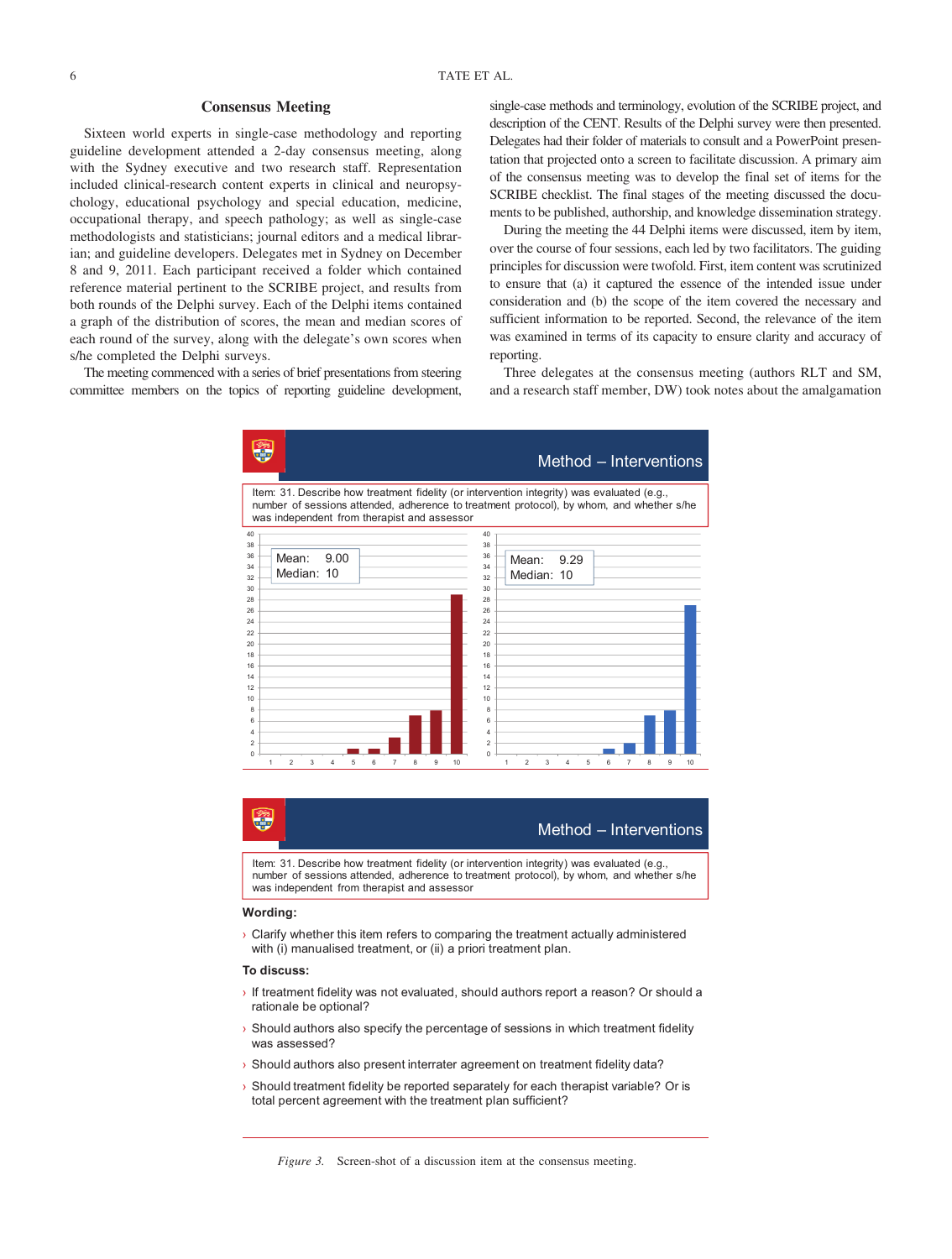<span id="page-6-0"></span>

|     | Table 1 |        |   |                   |  |   |  |
|-----|---------|--------|---|-------------------|--|---|--|
| T11 | $\sim$  | $\sim$ | n | $\alpha$ iii in n |  | ٠ |  |

|  |  |  |  |  |  | The Single-Case Reporting Guideline In BEhavioural Interventions (SCRIBE) 2016 Checklist |  |
|--|--|--|--|--|--|------------------------------------------------------------------------------------------|--|
|--|--|--|--|--|--|------------------------------------------------------------------------------------------|--|

| Item number               | Topic                                             | Item description                                                                                                                                                                                                                                                                                         |
|---------------------------|---------------------------------------------------|----------------------------------------------------------------------------------------------------------------------------------------------------------------------------------------------------------------------------------------------------------------------------------------------------------|
| <b>TITLE and ABSTRACT</b> |                                                   |                                                                                                                                                                                                                                                                                                          |
| 1<br>2                    | Title<br>Abstract                                 | Identify the research as a single-case experimental design in the title<br>Summarize the research question, population, design, methods including intervention/s (independent<br>variable/s) and target behavior/s and any other outcome/s (dependent variable/s), results, and<br>conclusions           |
| <b>INTRODUCTION</b>       |                                                   |                                                                                                                                                                                                                                                                                                          |
| 3                         | Scientific background                             | Describe the scientific background to identify issue/s under analysis, current scientific knowledge, and<br>gaps in that knowledge base                                                                                                                                                                  |
| $\overline{4}$            | Aims                                              | State the purpose/aims of the study, research question/s, and, if applicable, hypotheses                                                                                                                                                                                                                 |
| <b>METHOD</b>             |                                                   |                                                                                                                                                                                                                                                                                                          |
|                           | <b>DESIGN</b>                                     |                                                                                                                                                                                                                                                                                                          |
| 5                         | Design                                            | Identify the design (e.g., withdrawal/reversal, multiple-baseline, alternating-treatments, changing-criterion,<br>some combination thereof, or adaptive design) and describe the phases and phase sequence (whether<br>determined a priori or data-driven) and, if applicable, criteria for phase change |
| 6                         | Procedural changes                                | Describe any procedural changes that occurred during the course of the investigation after the start of the<br>study                                                                                                                                                                                     |
| 7<br>8                    | Replication<br>Randomization                      | Describe any planned replication<br>State whether randomization was used, and if so, describe the randomization method and the elements of                                                                                                                                                               |
| 9                         | Blinding                                          | the study that were randomized<br>State whether blinding/masking was used, and if so, describe who was blinded/masked                                                                                                                                                                                    |
|                           | PARTICIPANT/S or UNIT/S                           |                                                                                                                                                                                                                                                                                                          |
| 10<br>11                  | Selection criteria<br>Participant characteristics | State the inclusion and exclusion criteria, if applicable, and the method of recruitment<br>For each participant, describe the demographic characteristics and clinical (or other) features relevant to<br>the research question, such that anonymity is ensured                                         |
|                           | <b>CONTEXT</b>                                    |                                                                                                                                                                                                                                                                                                          |
| 12                        | Setting                                           | Describe characteristics of the setting and location where the study was conducted                                                                                                                                                                                                                       |
|                           | <b>APPROVALS</b>                                  |                                                                                                                                                                                                                                                                                                          |
| 13                        | Ethics                                            | State whether ethics approval was obtained and indicate if and how informed consent and/or assent were<br>obtained                                                                                                                                                                                       |
|                           | MEASURES and MATERIALS                            |                                                                                                                                                                                                                                                                                                          |
| 14                        | Measures                                          | Operationally define all target behaviors and outcome measures, describe reliability and validity, state how<br>they were selected, and how and when they were measured                                                                                                                                  |
| 15                        | Equipment                                         | Clearly describe any equipment and/or materials (e.g., technological aids, biofeedback, computer<br>programs, intervention manuals or other material resources) used to measure target behavior/s and other<br>outcome/s or deliver the interventions                                                    |
|                           | <b>INTERVENTIONS</b>                              |                                                                                                                                                                                                                                                                                                          |
| 16                        | Intervention                                      | Describe the intervention and control condition in each phase, including how and when they were actually<br>administered, with as much detail as possible to facilitate attempts at replication                                                                                                          |
| 17                        | Procedural fidelity                               | Describe how procedural fidelity was evaluated in each phase                                                                                                                                                                                                                                             |
|                           | <b>ANALYSIS</b>                                   |                                                                                                                                                                                                                                                                                                          |
| 18                        | Analyses                                          | Describe and justify all methods used to analyze data                                                                                                                                                                                                                                                    |
| <b>RESULTS</b>            |                                                   |                                                                                                                                                                                                                                                                                                          |
| 19                        | Sequence completed                                | For each participant, report the sequence actually completed, including the number of trials for each<br>session for each case. For participant/s who did not complete, state when they stopped and the reasons                                                                                          |
| 20<br>21                  | Outcomes and estimation<br>Adverse events         | For each participant, report results, including raw data, for each target behavior and other outcome/s<br>State whether or not any adverse events occurred for any participant and the phase in which they occurred                                                                                      |
| <b>DISCUSSION</b>         |                                                   |                                                                                                                                                                                                                                                                                                          |
| 22                        | Interpretation                                    | Summarize findings and interpret the results in the context of current evidence                                                                                                                                                                                                                          |
| 23                        | Limitations                                       | Discuss limitations, addressing sources of potential bias and imprecision                                                                                                                                                                                                                                |
| 24                        | Applicability                                     | Discuss applicability and implications of the study findings                                                                                                                                                                                                                                             |
| <b>DOCUMENTATION</b>      |                                                   |                                                                                                                                                                                                                                                                                                          |
| 25<br>26                  | Protocol<br>Funding                               | If available, state where a study protocol can be accessed<br>Identify source/s of funding and other support; describe the role of funders                                                                                                                                                               |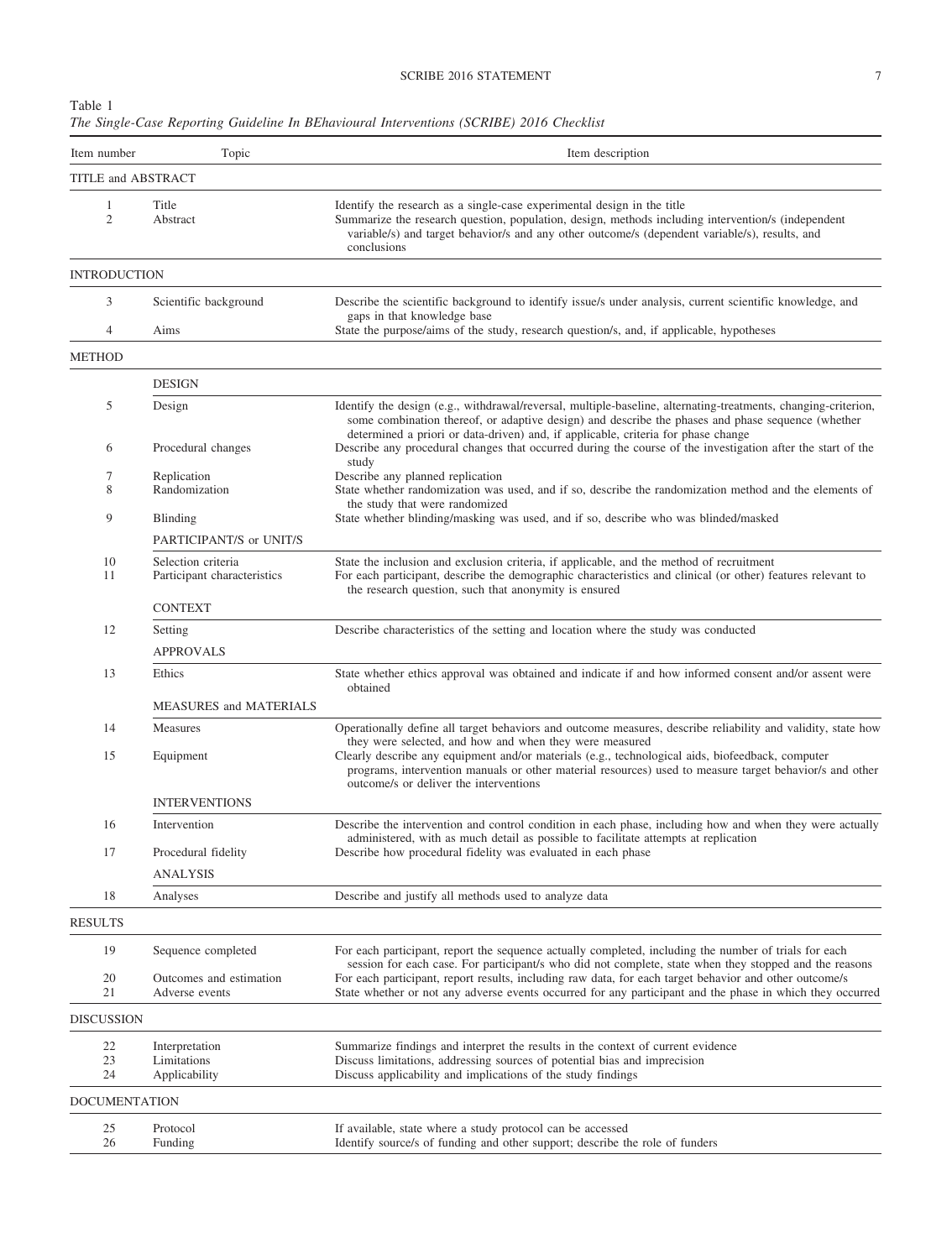and merging of items where applicable and refinements to wording of items. Final wording of items was typed, live-time, into a computer that projected onto a screen so that delegates could see the changes, engage in further discussion, give approval, and commit to the group decision. In addition, the meeting was audiotaped for the purpose of later transcription to have a record of the discussion of the items and inform the direction and points to describe in the E&E document.

[Figure 3](#page-5-0) illustrates the discussion process that occurred during the consensus meeting. The figure presents a screen-shot of the Power-Point presentation of one of the items (Item 31 of the Delphi survey, Treatment Fidelity, which was broadened to encompass procedural fidelity as a result of discussion at the consensus meeting, and became item 17 of the SCRIBE). The figure shows the results of each round of the Delphi survey (the results for Round 1 and Round 2 appear in the Figure as the left- and right-sided graphs respectively), along with discussion points. These points comprised comments made by the Delphi survey participants when completing the online surveys, as well as suggestions prepared by the Sydney executive that emerged from the consolidated comments. The points were used to stimulate discussion among the conference delegates, but discussion was not restricted to the prepared points.

By the end of the meeting, delegates reached consensus on endorsing 26 items that thus constitute the minimum set of reporting items comprising the SCRIBE 2016 checklist. The SCRIBE 2016 checklist consists of six sections in which the 26 aspects of report writing pertinent to single-case methodology are addressed. The first two sections focus on the title/abstract and introduction, each section containing two items. Section 3, method, consists of 14 items addressing various aspects of study methodology and procedure. Items include description of the design (e.g., randomization, blinding, planned replication), participants, setting, ethics approval, measures and materials (including the types of measures, their frequency of measurement, and demonstration of their reliability), interventions, and proposed analyses. The results (Section 4) and discussion (Section 5), each contains three items. Section 6 (documentation) contains two items pertaining to protocol availability and funding for the investigation.

In total, 24 Delphi were merged into seven SCRIBE items because they referred to the same topics: (a) SCRIBE Item 5 (design) contained three Delphi items (design structure, number of sequences, and decision rules for phase change); (b) Item 8 (randomization), two Delphi items (sequence and onset of randomization); (c) Item 11 (participant characteristics), two Delphi items (demographics and etiology); (d) Item 13 (approvals), two Delphi items (ethics approval and participant consent); (e) Item 14 (measures), nine Delphi items (operational definitions of the target behavior, who selected it, how it was measured, independent assessor blind to phase, interrater agreement, follow-up measures, measures of generalization and social validity, and methods to enhance quality of measurement); (f) Item 19 (results), two Delphi items (sequence completed and early stopping); and (g) Item 20 (raw data), four Delphi items (results, raw data record, access to raw data, and stability of baseline). One of the Delphi items relating to meta-analysis, was considered not to represent a minimum standard of reporting for single-case experimental designs and accordingly was deleted.

### **Postmeeting Activities**

The audio recording of the 2-day consensus meeting was transcribed. The final guideline items were confirmed after close examination of the conference transcript and the SCRIBE 2016 checklist was developed (see [Table 1\)](#page-6-0). The meeting report was prepared and distributed to the steering committee members in June 2012. The Sydney executive then began the process of drafting background information sections for each item and integrating these with the broader literature for the E&E article. Multiple versions of the E&E article were distributed over the next 2 years to the steering committee members for their comment and subsequent versions incorporated the feedback.

Authors can use the checklist to help with writing a research report and readers (including journal editors/reviewers) can use the checklist to evaluate whether the report meets the points outlined in the guideline. Users will find the detailed SCRIBE 2016 E&E document [\(Tate](#page-8-0) [et al., 2016\)](#page-8-0) helpful for providing rationale for the items, with examples of adequate reporting from the literature.

#### **Postpublication Activities**

Following publication of this SCRIBE 2016 Statement and the E&E article [\(Tate et al., 2016\)](#page-8-0), the next stage of activity focuses on further dissemination. Obtaining journal endorsement for the SCRIBE 2016 is a vital task because it has been demonstrated that journals that endorse specific reporting guidelines are associated with better reporting than journals where such endorsement does not exist [\(Turner et al., 2012\)](#page-8-1). The SCRIBE project is indexed on the EQUATOR network [\(http://www.equator-network.org/\)](http://www.equator-network.org/) and a SCRIBE website [\(www.sydney.edu.au/medicine/research/scribe\)](http://www.sydney.edu.au/medicine/research/scribe) provides information and links to the SCRIBE 2016 publications. SCRIBE users are encouraged to access the website and provide feedback on their experiences using the SCRIBE and suggestions for future revisions of the guideline. Future research will evaluate the uptake and impact of the SCRIBE 2016.

#### **Conclusions**

We expect that the publication rate of single-case experiments and the research into single-case methodology will expand over the years, given the evidence of such a trend (e.g., [Hammond & Gast, 2010\)](#page-8-33) and also considering the recent interest shown in journal publication of special issues dedicated to single-case design research referred to earlier in this article. As is common for guidelines, the SCRIBE 2016 will likely require updates and revisions to remain current and aligned with the best evidence available on methodological standards.

We developed the SCRIBE 2016 to provide authors, journal reviewers, and editors with a recommended minimum set of items that should be addressed in reports describing single-case research. Adherence to the SCRIBE 2016 should improve the clarity, completeness, transparency, and accuracy of reporting single-case research in the behavioral sciences. In turn, this will facilitate (a) replication, which is of critical importance for establishing generality, (b) the coding of different aspects of the studies as potential moderators in meta-analysis, and (c) evaluation of the scientific quality of the research. All of these factors are relevant to the development of evidence-based practices.

#### **References**

- <span id="page-7-2"></span>Barker, J., McCarthy, P., Jones, M., & Moran, A. (2011). *Single case research methods in sport and exercise psychology*. London, United Kingdom: Routledge.
- <span id="page-7-0"></span>Barker, J. B., Mellalieu, S. D., McCarthy, P. J., Jones, M. V., & Moran, A. (2013). A review of single-case research in sport psychology 1997–2012: Research trends and future directions. *Journal of Applied Sport Psychology, 25,* 4 –32.<http://dx.doi.org/10.1080/10413200.2012.709579>
- <span id="page-7-1"></span>Barlow, D. H., Nock, M. K., & Hersen, M. (2009). *Single case experimental designs: Strategies for studying behavior change* (3rd ed.). Boston, MA: Pearson.